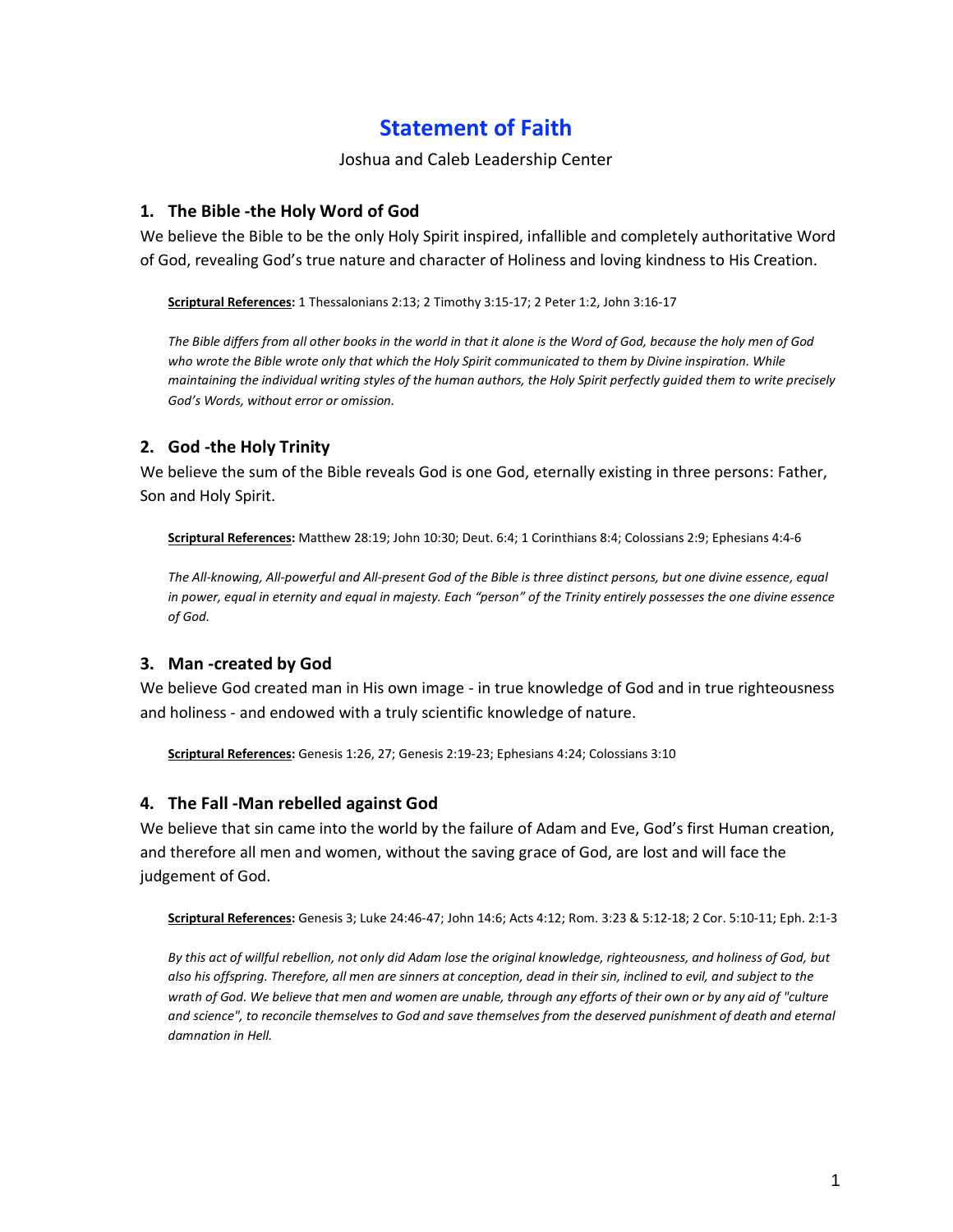#### **5. Redemption -the Good News of Jesus Christ!**

As the second person of the Holy Trinity, we believe that Jesus Christ is God in the flesh who came to take away the sins of the world.

**Scriptural References**: John 1:1-14; John 3:16-17; Matthew 1:23; Acts 1:11; Acts 2:22-24; Romans 8:34; 1 Corinthians 15:3-4; 2 Corinthians 5:18-21; Galatians 4:4, 5; Galatians 3:13; Ephesians 1:7; Philippians 2:5-11, Hebrews 1:1-4; Hebrews 4:15; Titus 3:4-7

*Jesus Christ is "true God, begotten of the Father from eternity, and also true man, born of the Virgin Mary". The purpose of the miraculous incarnation of the Son of God was that He might become the mediator between God and man, fulfilling the divine Law, and suffering and dying in the place of mankind. In this manner, God reconciled the whole sinful world unto Himself.*

#### **6. Conversion -Personal Faith in Jesus Christ**

Although salvation is completely the work of God's free grace and is not in whole or in part a result of human effort or will, salvation and forgiveness of sins is personally captured by the gift of faith in Jesus Christ alone.

**Scriptural References:** Luke 24:46-47; John 3:16-18, 36; Acts 10:43 & 11:21 & 26:18; Rom. 1:5 & 4:16; 2 Cor. 5:16-21; Ephesians 2:8-10

*This faith in Jesus Christ, through which a Christ-follower can obtain the forgiveness of sins, was fully earned for us by Christ and is offered by the Gospel - the Good News of God's love for humanity through Jesus' life, death and resurrection. This faith justifies, not inasmuch as it is a work of man, but inasmuch as it lays hold of the grace offered, the forgiveness of sins.*

## **7. Church -The Communion of Saints**

We believe that there is one Holy Christian Church on earth, the Head of which is Jesus Christ, and which is gathered, preserved and governed by Christ through the Gospel.

**Scriptural References:** Acts 5:14; Acts 26:18; Ephesians 2:2

*The only members of the Christian Church are genuine followers of Jesus Christ, that is, all those who have despaired of their own righteousness before God and believe that God forgives their sins for Christ's sake. The Christian Church, in the proper sense of the term, is composed of believers only. This means that no person in whom the Holy Spirit has formed faith in the Gospel can be separated of his or her membership in the Christian Church. All "unbelievers", though they be in external communion with the Church and even hold the office of teacher, pastor or any other office in the Church, are not members of the Church, but, on the contrary, are actually at odds with God.*

## **8. Para-Church -Where JCLC Fits**

The word "Para" in New Testament Greek means to come "alongside." We believe there is a place for Para-Church ministries, as long as their respective Leaders and Board of Directors understand, embrace and remain true to the Biblical understanding of the Church. Joshua and Caleb Leadership Center (JCLC) is a Para-Church Christian Ministry. JCLC is not the local Church. Therefore, by definition and design, we seek to come alongside the local church (and local school and other institutions in the community) to provide a strategic and intentional focus that the institutions, for